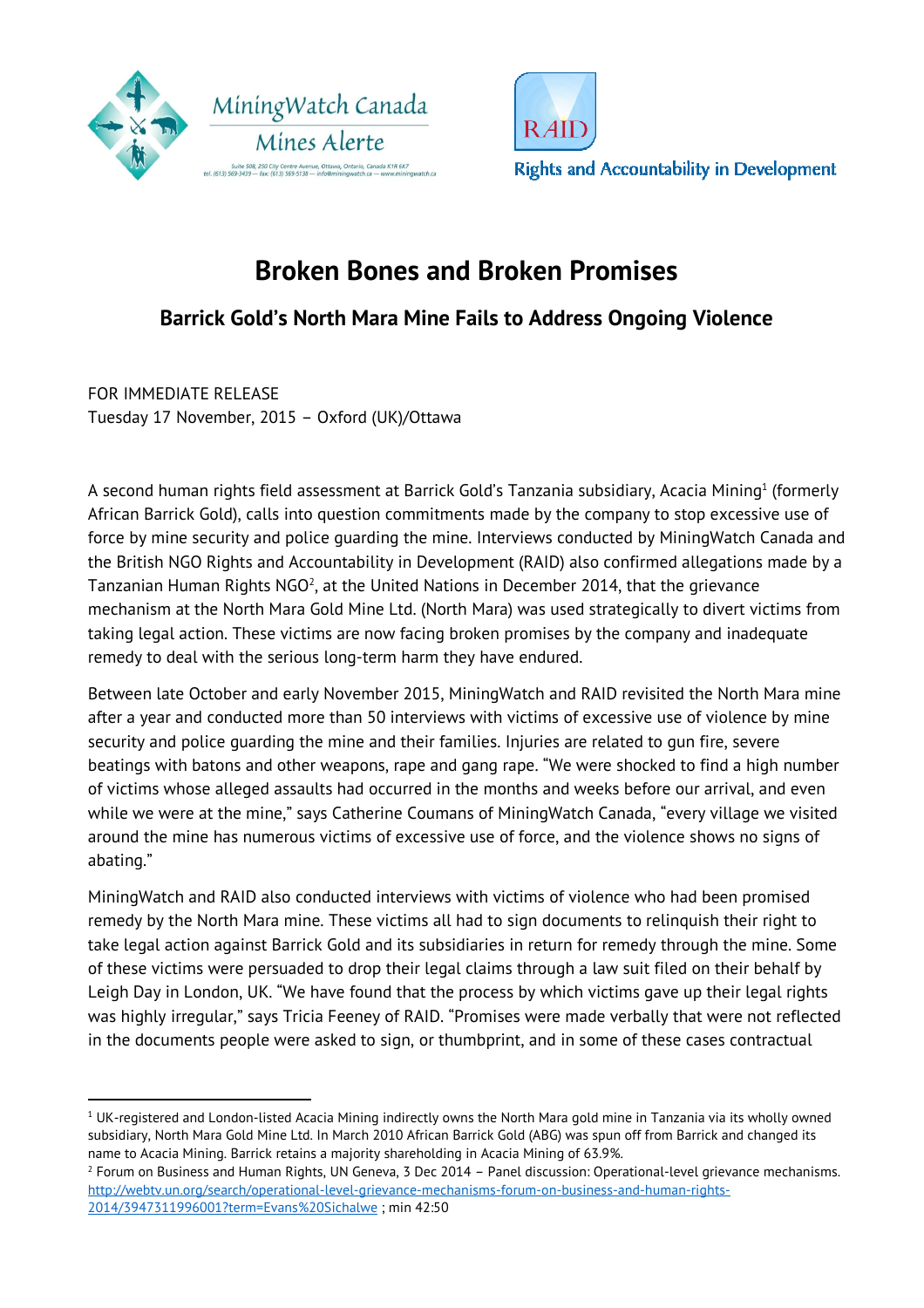obligations were never carried out. In other cases victims didn't even get copies of the contracts they had signed until they organized to demand them more than a year later."

The Leigh Day lawsuit was settled out of court in February of this year. Victims interviewed by MiningWatch and RAID who received remedy from North Mara now find themselves cut loose from the remedy program, but still facing life-altering injuries and medical needs, such as care for prostheses that need regular adjustments, while newly injured men and women are either unaware of the remedy program or finding it is not responsive to their requests for assistance.

ENDS

### **For more information contact:**

- Catherine Coumans, MiningWatch Canada: 613-569-3439; e-mail catherine@miningwatch.ca
- Patricia Feeney, Rights and Accountability in Development (RAID) + 44 1865 436245; mobile + 44 7796 178447; e-mail tricia.feeney@raid-uk.org

### **For more information see:**

- Summary of findings from Human Rights Assessments in 2015 (below)
- November 3, 2015 letter from MiningWatch Canada and RAID-UK to Barrick/Acacia/NMGM ltd. (below)
- Press release and findings from Human Rights field assessment at the North Mara Gold Mine ltd. in 2104. http://www.miningwatch.ca/news/violence-ongoing-barrick-mine-tanzania-miningwatchcanada-and-raid-uk-complete-human-rights-ass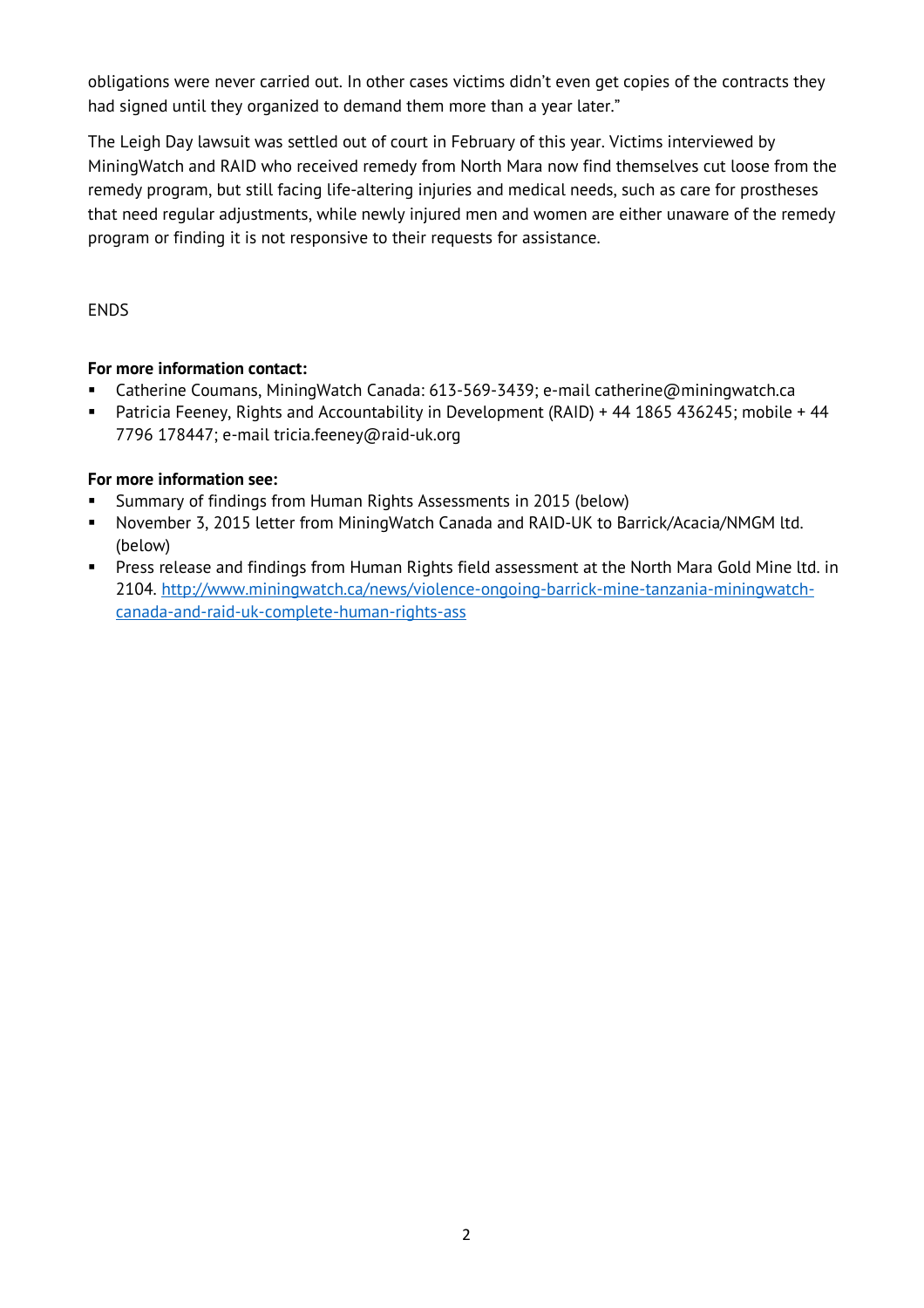### **Summary of findings from human rights assessments at Barrick Gold's North Mara Gold Mine February and October–November 2015.**

Catherine Coumans and Patricia Feeney

#### **Ongoing high levels of excessive use of force by mine guards and police guarding the mine**

 Shortly after MiningWatch and RAID completed a human rights assessment of the North Mara mine in June-July 2014, Inspector General of Police (IGP) Ernest Mangu and Home Affairs Minister Mathias Chikawe toured the mine for the first time. Mangu assured that "strong disciplinary measures would be taken against any police officers engaging in unethical practices when assigned to guard the mine," and Chikawe "declared zero tolerance against unethical police officers." However, data gathered in February 2015 under the direction of MiningWatch and RAID by a research assistant who worked with a local paralegal trained by the Tanzanian Legal and Human Rights Council, as well as by MiningWatch and RAID in October-November 2015, indicates that excessive use of force against both men and women by both police and by mine security remains high. *MiningWatch and RAID have documented 33 new cases of alleged excess use of force by mine security or police guarding the mine since July 2014.* 

#### **Serious allegations against North Mara's grievance mechanism**

- Promises made verbally to victims of excess use of force by mine security or police guarding the mine did not end up in the formal contracts signed, or finger printed, by recipients of grievance mechanism remedy packages. For example, as part of their remedy package, victims of rape and gang rape were entered into a time-limited program where they learned how to sew clothes. Women interviewed by MiningWatch and RAID indicated that they were told verbally that they would be receiving the sewing machines they had worked on once the program ended. However, when the program ended abruptly, before the date indicated in the contracts, the women were locked out and told they would not be receiving the sewing machines.
- Rape and gang rape victims signed or finger-printed contracts in which they waived their legal right to take civil action against Barrick Gold and its subsidiaries. However, MiningWatch and RAID were told that the women were not provided copies of the contracts they had signed until they collectively took action to demand to see their contracts in July 2015. Depending on the dates of the contracts this was a year or more after the contracts had gone into force. Shortly after this successful action by the women to get copies of their contracts (during which they were allegedly confronted by police) the sewing program closed down without warning.
- Victims of excessive use of force by mine security and police (some of whom were clients of the UK law firm, Leigh Day & Co.) have indicated that prior to the settlement of the Leigh Day case in February 2015 they were actively pursued by personnel from the mine's Human Rights Grievance Team to accept a remedy package offered by the mine (in return for signing legal waivers). However, after settlement of the Leigh Day case in February 2015, victims enrolled in the mine's remedy program who spoke to MiningWatch and RAID indicated that they found the mine's grievance mechanism and officers increasingly less responsive to their needs.
- **URICT Victims who signed legal waivers in return for remedy packages offered by the mine often have** medical needs that require life-long attention – such as prostheses. MiningWatch and RAID found that some of these victims are finding that the grievance mechanism has stopped providing the ongoing support they need.
- MiningWatch and RAID interviewed numerous male and female victims of excessive use of force by mine security or police guarding the mine in 2014 and 2015 who either are not aware of the existence of the grievance mechanism, or who had approached the grievance office and were not assisted. Some of these victims are in need of immediate medical support.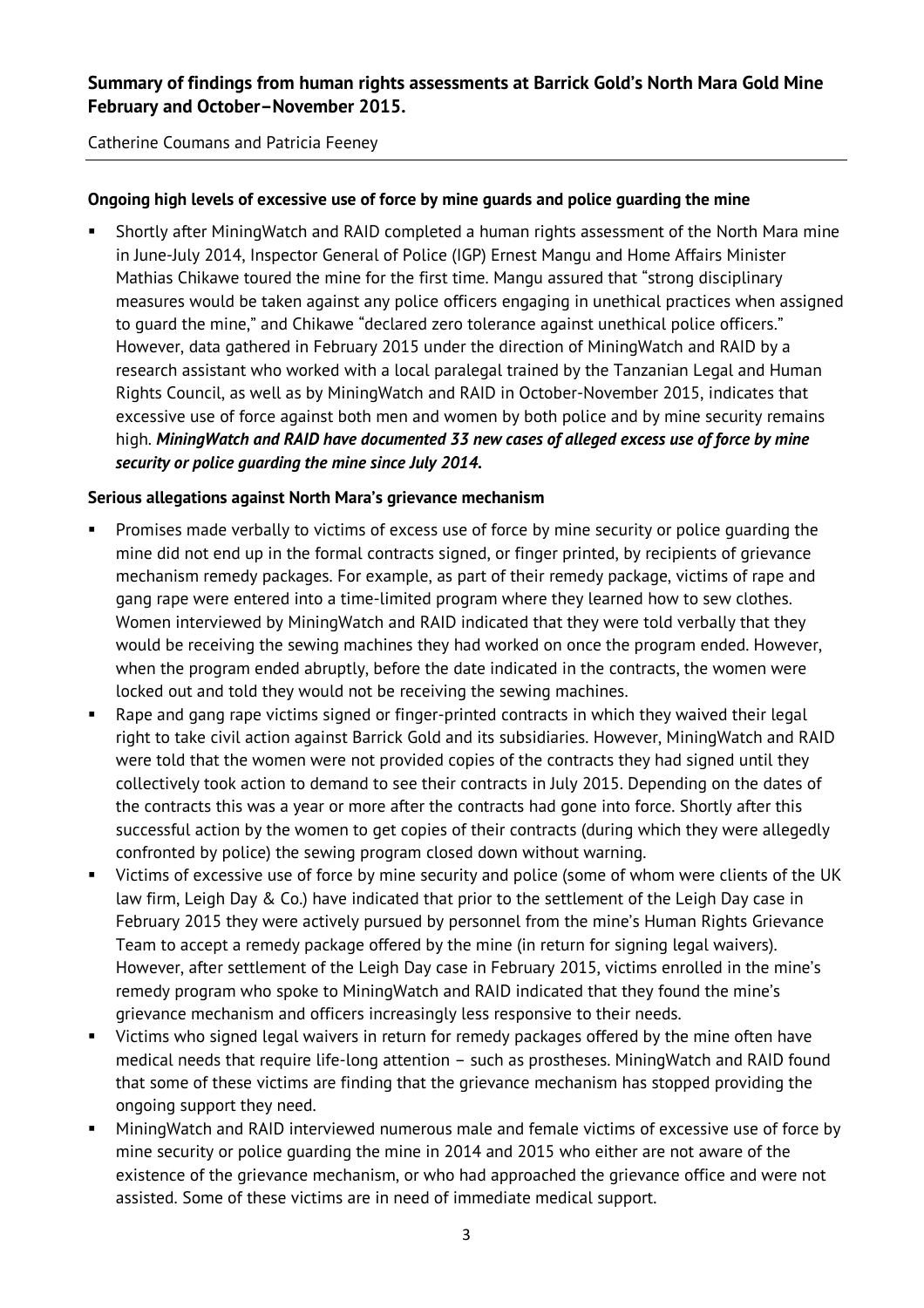**Letter from MiningWatch Canada and RAID-UK to Barrick/Acacia/NMGM Ltd. Hand delivered to the grievance office at the North Mara Gold Mine on 3 November 2015.** 





**Rights and Accountability in Development** 

3 November 2015

Chief Grievance Officer North Mara Gold Mine Ltd PO Box 422

Tarime, Tanzania

Dear Sir or Madam,

We are writing to request that Acacia Mining give urgent consideration to the situation of a number of people we have interviewed, most of whom require emergency assistance. Some of the individuals allege that they sustained serious injuries as a result of excessive use of force by mine security personnel and/or police guarding the mine over the past few months. These incidents are recent, most occurred in September and October 2015. Two cases concern a fatality (on the mine site) and injuries sustained in traffic accidents involving NMGML vehicles.

In a few instances the cost of preliminary medical treatment has been covered by NMGML but the injuries are of such gravity as to require further treatment to avoid a drastic deterioration in the individuals' condition and/ or to prevent permanent physical impairment. Some of the victims require urgent neurological examinations and may need long-term rehabilitation and adaptive equipment to enable them to live with dignity. In other cases those injured have not approached the Complaints Office because either they were not aware of its location or of its existence. Many people who have contacted the Complaints Office claim that they have not had a response within the promised 30-day period.

We hope it will be possible to meet staff at the Complaints Office before we leave Tarime to enable us to discuss the evolution of the Grievance Mechanism and measures taken to deal with the continuing high level of violence in the vicinity of the North Mara Mine, as well as concerns about specific urgent cases.

We note that in Acacia Mining's Responsible Mining Report 2014 the Company states that it has 'transitioned management of security at North Mara' with 'encouraging results'. However reports of the use of excessive force by police and security personnel are widespread even if the number of incidents involving the use of firearms would appear to have declined during 2015. Apart from shootings, the abuses allegedly carried out by police and mine security personnel involve indiscriminate beatings with